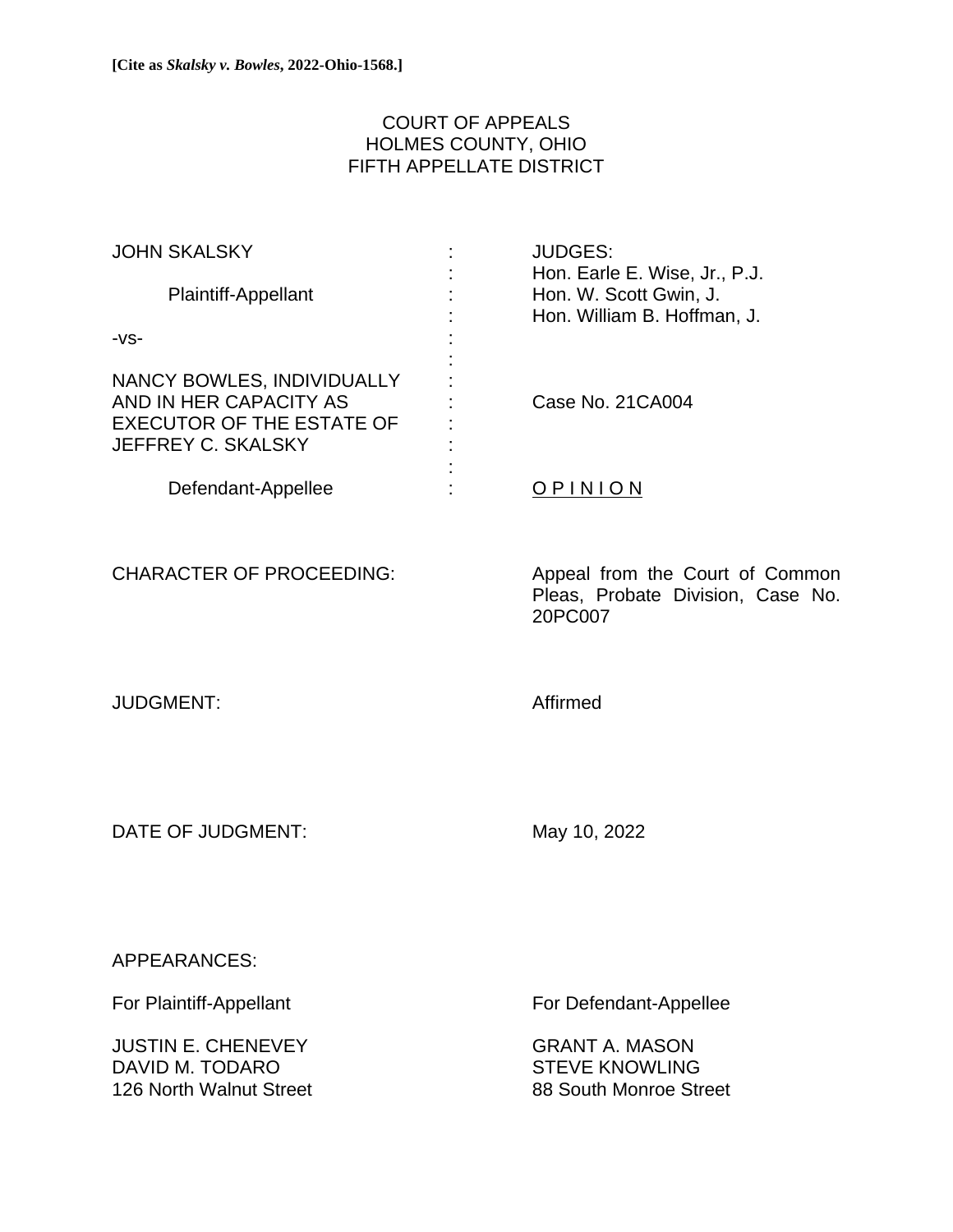*Wise, Earle, P.J.*

# Wooster, OH 44691 Millersburg, OH 44654

{¶ 1} Plaintiff-Appellant, John Skalsky, appeals the August 26, 2021 judgment entry of the Court of Common Pleas of Holmes County, Ohio, Probate Division, denying his complaint for declaratory relief. Defendant-Appellee is Nancy Bowles, individually and in her capacity as Executor of the Estate of Jeffrey C. Skalsky.

# FACTS AND PROCEDURAL HISTORY

{¶ 2} On June 9, 2020, Jeffrey Skalsky passed away leaving his brother, appellant herein, as his closest next of kin. Jeffrey executed a last will and testament and named appellee as executor. Appellee was Jeffrey's companion for over thirty years. The will contained incompatible provisions as to distribution. One provision left the remainder of the estate to appellee (Item II). A second provision left the remainder of the estate to Jeffrey's next of kin by the laws of descent and distribution (Item III).

{¶ 3} On October 22, 2020, appellant filed a complaint for declaratory relief against appellee, seeking to strike the conflicting provisions and a declaration naming himself, as Jeffrey's closest next of kin, to be the sole beneficiary of the estate. A bench trial commenced on August 9, 2021. By judgment entry filed August 26, 2021, the trial court found Items II and III to be incompatible, and declared Jeffrey's testamentary intent was to leave the remainder of his estate to appellee and nothing was to pass to appellant.

{¶ 4} On September 23, 2021, appellant filed a notice of appeal. The record does not indicate that appellant filed a stay of execution or posted a bond. Pursuant to a Fiduciary's Account filed January 25, 2022, appellee indicated the estate proceeds were distributed. This matter is now before this court for consideration. Assignments of error are as follows: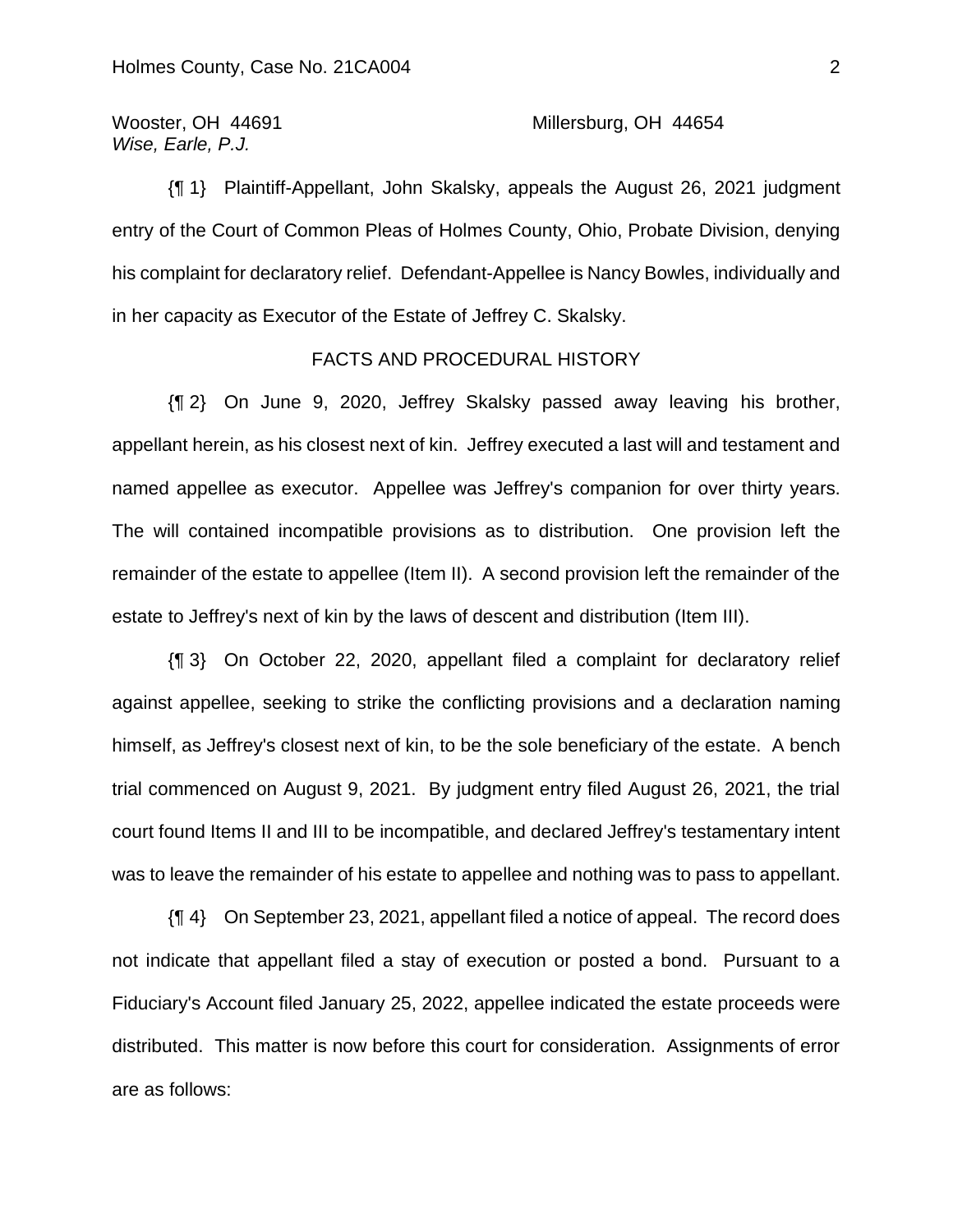I

{¶ 5} "THE TRIAL COURT ERRED IN FAILING TO GRANT PLAINTIFF'S MOTION FOR SUMMARY JUDGMENT AS THERE WAS NO GENUINE DISPUTE OF MATERIAL FACT."

II

{¶ 6} "THE TRIAL COURT COMMITTED REVERSIBLE ERROR BY DENYING PLAINTIFF'S MOTION IN LIMINE AND, SUBSEQUENT THERETO, ADMITTING EXTRINSIC EVIDENCE AT TRIAL, OVER THE OBJECTIONS OF COUNSEL."

III

{¶ 7} "THE TRIAL COURT ABUSED ITS DISCRETION BY ALLOWING FOR ADMISSION OF EVIDENCE (AND TESTIMONY BASED THEREON) WHICH WAS NOT PROVIDED UNTIL AFTER THE DEADLINE SET FORTH IN THE COURT'S AMENDED SCHEDULING ORDER."

IV

{¶ 8} "THE TRIAL COURT COMMITTED REVERSIBLE ERROR, BY FINDING THE TWO PROVISIONS TO BE INCONSISTENT, YET FINDING FURTHER THAT THE DEFENDANT WAS ENTITLED TO THE WHOLE OF DECEDENT'S PROBATE ESTATE."

{¶ 9} Preliminarily, we note appellee filed a motion to dismiss the appeal based on mootness. Despite being notified of appellee's intent to distribute the assets of the estate pursuant to the trial court's August 26, 2021 decision, appellant did not file a stay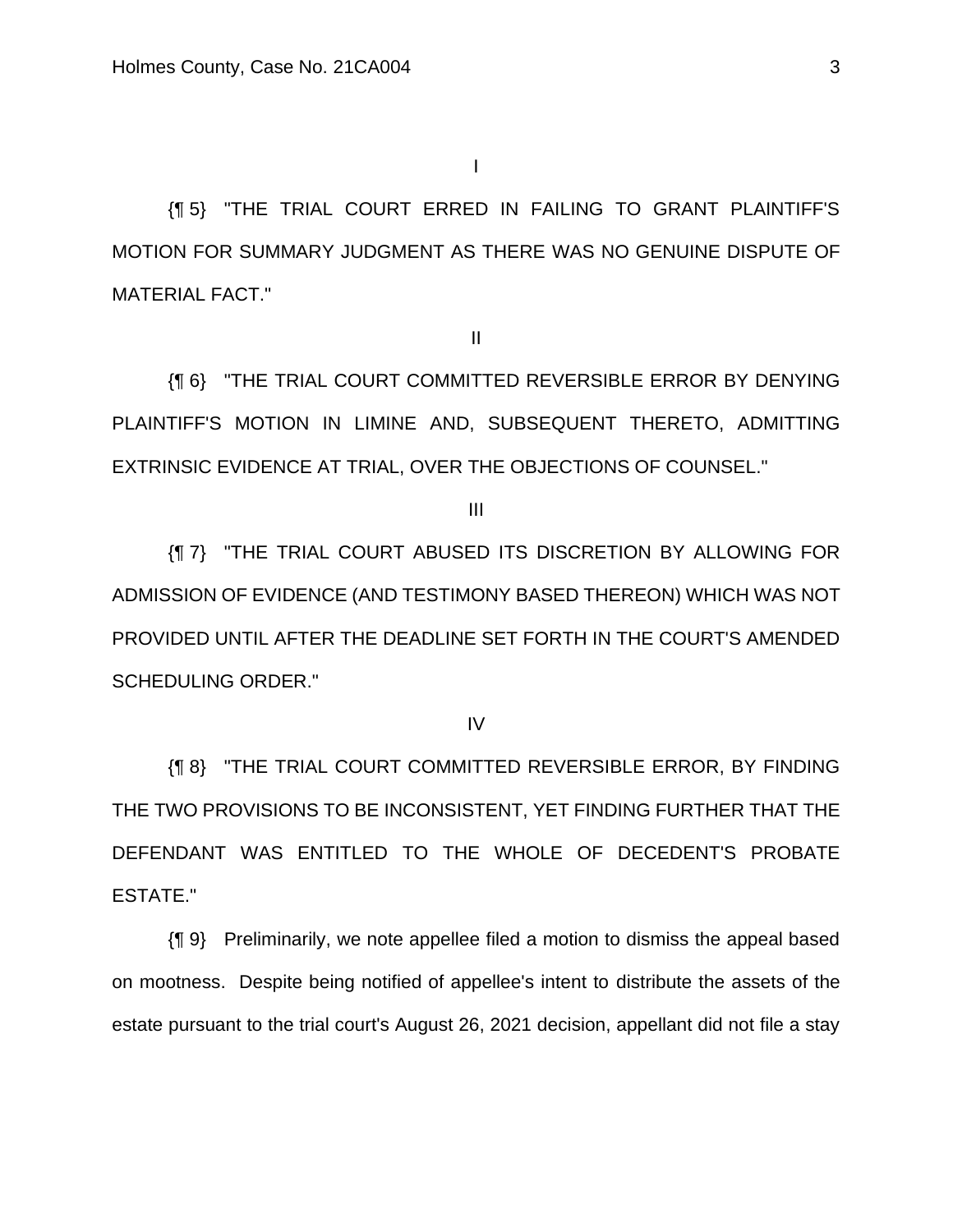of execution or a bond. Appellee argues because the estate proceeds have been distributed, the appeal is moot.

{¶ 10} We note appellee is both the executor of the estate as well as the sole beneficiary. We find the better course is to review the case on the merits and therefore decline to address the motion to dismiss.

I

{¶ 11} In his first assignment of error, appellant claims the trial court erred in failing to grant his motion for summary judgment. We disagree.

{¶ 12} Summary Judgment motions are to be resolved in light of the dictates of Civ.R. 56. Said rule was reaffirmed by the Supreme Court of Ohio in *State ex rel. Zimmerman v. Tompkins,* 75 Ohio St.3d 447, 448, 663 N.E.2d 639 (1996):

Civ.R. 56(C) provides that before summary judgment may be granted, it must be determined that (1) no genuine issue as to any material fact remains to be litigated, (2) the moving party is entitled to judgment as a matter of law, and (3) it appears from the evidence that reasonable minds can come to but one conclusion, and viewing such evidence most strongly in favor of the nonmoving party, that conclusion is adverse to the party against whom the motion for summary judgment is made. *State ex. rel. Parsons v. Fleming* (1994), 68 Ohio St.3d 509, 511, 628 N.E.2d 1377, 1379, citing *Temple v. Wean United, Inc.* (1977), 50 Ohio St.2d 317, 327, 4 O.O.3d 466, 472, 364 N.E.2d 267, 274.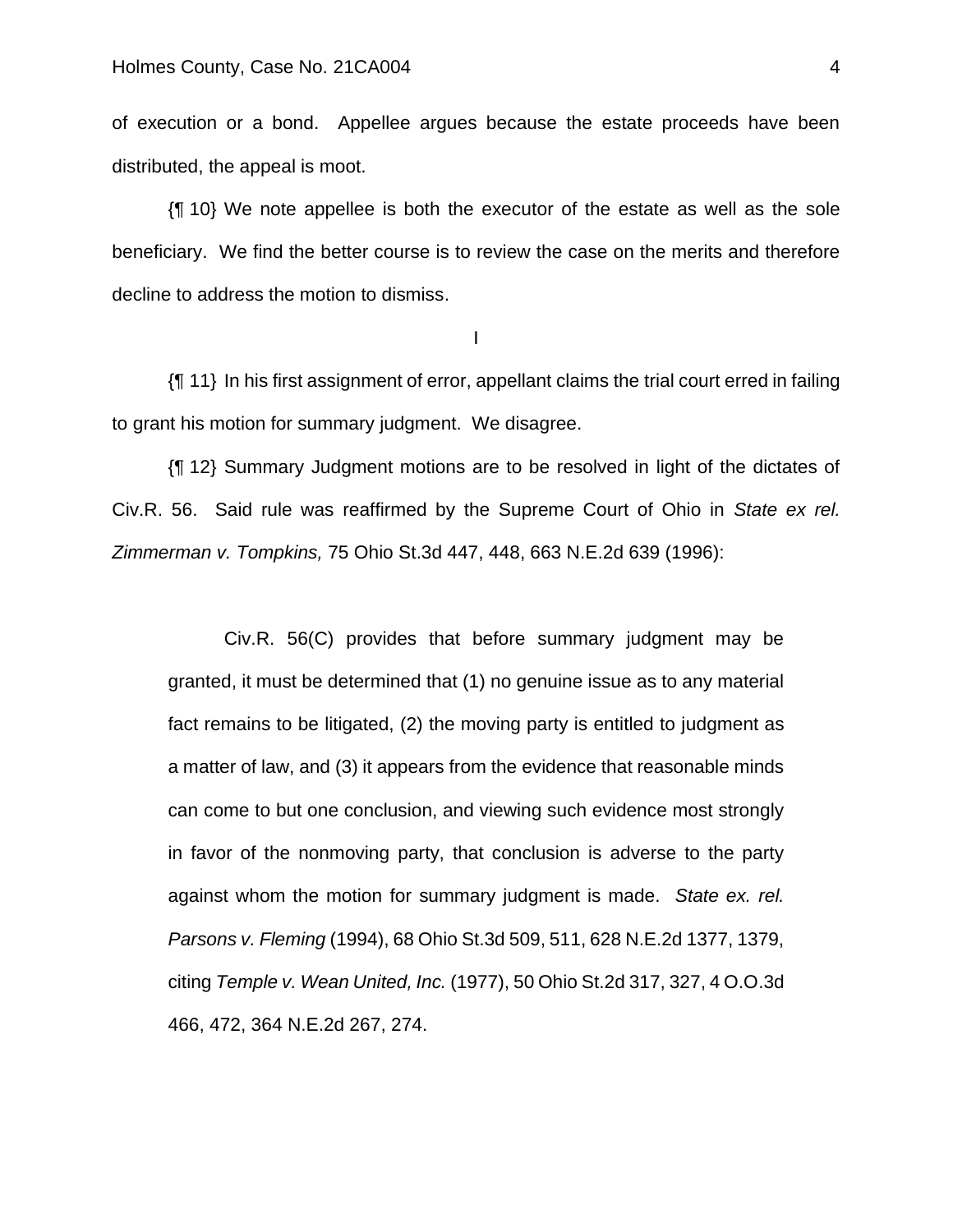{¶ 13} As an appellate court reviewing summary judgment motions, we must stand in the shoes of the trial court and review summary judgments on the same standard and evidence as the trial court*. Smiddy v. The Wedding Party, Inc.,* 30 Ohio St.3d 35, 506 N.E.2d 212 (1987).

{¶ 14} On July 16, 2021, appellant filed a motion for summary judgment, claiming two provisions in the will, Item II and Item III, were completely irreconcilable and therefore, as the closest next of kin, he should be declared sole beneficiary of the estate. The provisions state the following:

### ITEM II.

All the rest, residue and remainder of my property, real and personal, and mixed, of every kind and description, wheresoever situate, which I may own or have the right to dispose of at the time of my decease, by power of appointment, or otherwise, I give, devise and bequeath to **NANCY BOWLES**.

### ITEM III.

In the event I have no children or heirs of my body, then, and in that event, all of the property, real and personal, and mixed, of every kind and description, wheresoever situate, which I may own or have the right to dispose of at the time of my decease, by power of appointment or otherwise, I give, devise and bequeath to my next-of-kin, by the laws of descent and distribution.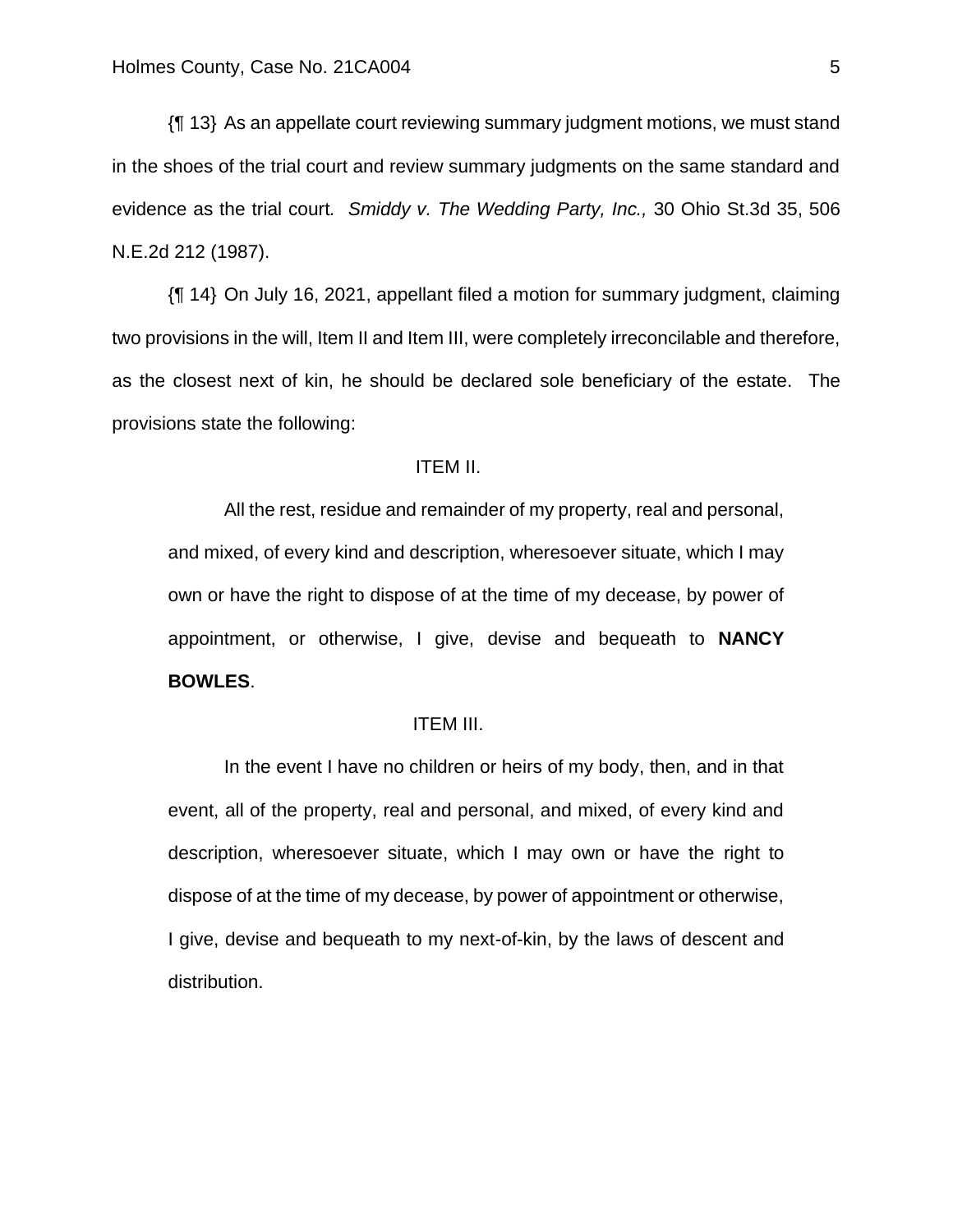{¶ 15} On July 23, 2021, appellee filed a memorandum in opposition, arguing submitted affidavits as well as appellant's deposition testimony raised factual issues regarding Jeffrey's intent. By judgment entry filed July 26, 2021, the trial court denied appellant's motion, finding genuine issues of material fact to exist regarding the two provisions and Jeffrey's intent. After reviewing the submitted materials, we agree with the trial court's analysis; genuine issues of material fact existed to preclude summary judgment.

{¶ 16} Upon review, we find the trial court did not err in failing to grant summary judgment to appellant.

{¶ 17} Assignment of Error I is denied.

II

{¶ 18} In his second assignment of error, appellant claims the trial court erred in denying his motion in limine and subsequently admitting extrinsic evidence at trial. We disagree.

{¶ 19} The admission or exclusion of evidence lies in a trial court's sound discretion "so long as such discretion is exercised in line with the rules of procedure and evidence." *Rigby v. Lake County*, 58 Ohio St.3d 269, 271, 569 N.E.2d 1056 (1991); *State v. Sage,* 31 Ohio St.3d 173, 510 N.E.2d 343 (1987). In order to find an abuse of that discretion, we must determine the trial court's decision was unreasonable, arbitrary or unconscionable and not merely an error of law or judgment. *Blakemore v. Blakemore,* 5 Ohio St.3d 217, 450 N.E.2d 1140 (1983).

{¶ 20} In *Holmes v. Hrobon,* 158 Ohio St. 508, 518, 110 N.E.2d 574 (1953), the Supreme Court of Ohio stated the following: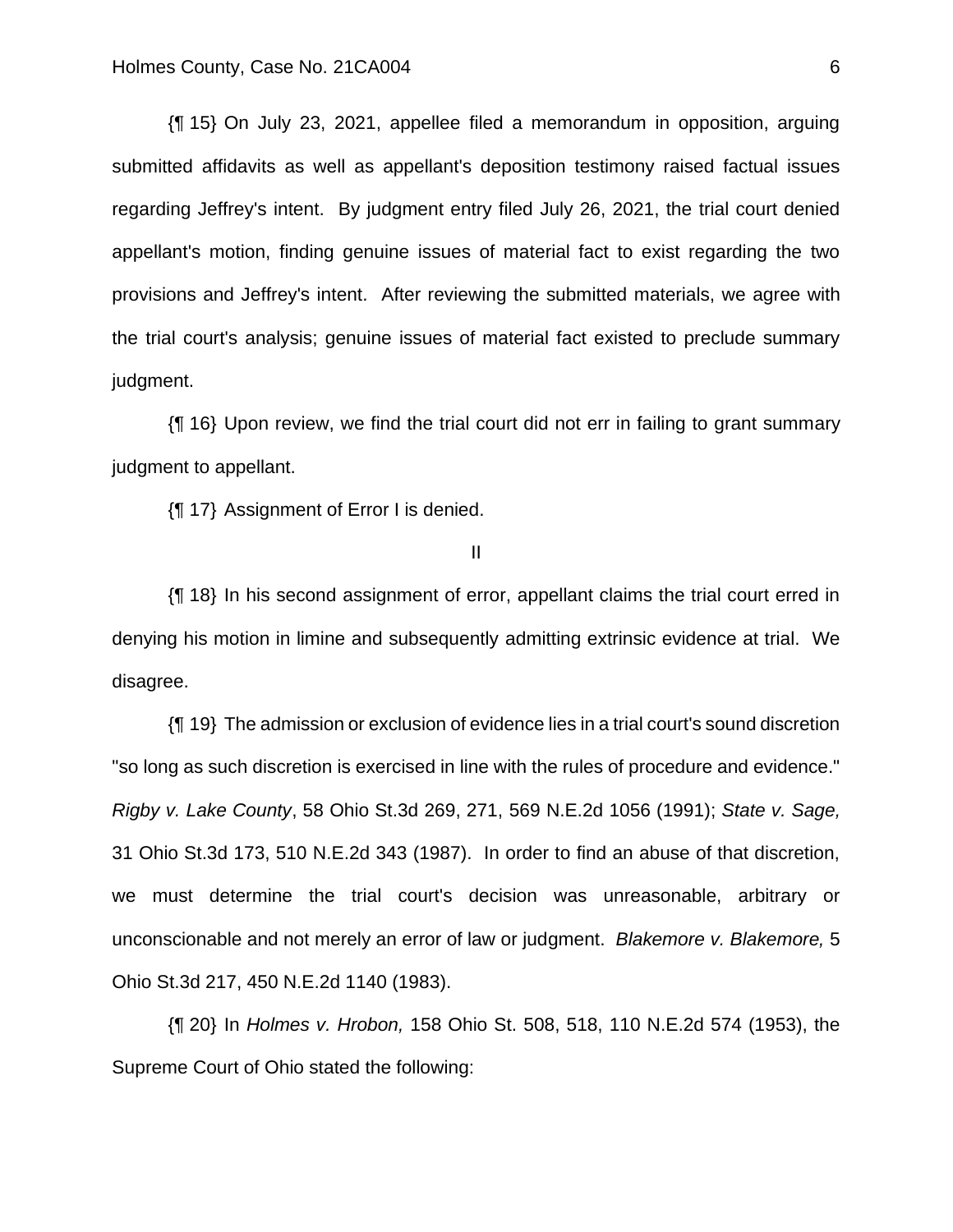If possible the testator's intention must be determined from the instrument itself. It is, however, well settled that where there is some doubt as to the meaning of the will the court may admit extrinsic evidence of the testator's family situation, his business and financial circumstances, the nature and extent of his investments, the character and manner of operation of his business and the natural objects of his bounty. With such evidence the court is better able to see things as the testator saw them and to construe the words used in the will as he understood them and to give that construction which he intended.

{¶ 21} Further, as this court explained in *Conkle v. Conkle,* 31 Ohio App.2d 44, 51, 285 N.E.2d 883 (5th Dist.1972):

A latent ambiguity is a defect which does not appear on the face of language used or an instrument being considered. It arises when language is clear and intelligible and suggests but a single meaning, but some intrinsic fact or some extraneous evidence creates a necessity for interpretation or a choice between two or more possible meanings, as where the words apply equally well to two or more different subjects or things.

The principle is firmly established in Ohio that extrinsic evidence is admissible where there is a latent ambiguity in a will, arising out of extrinsic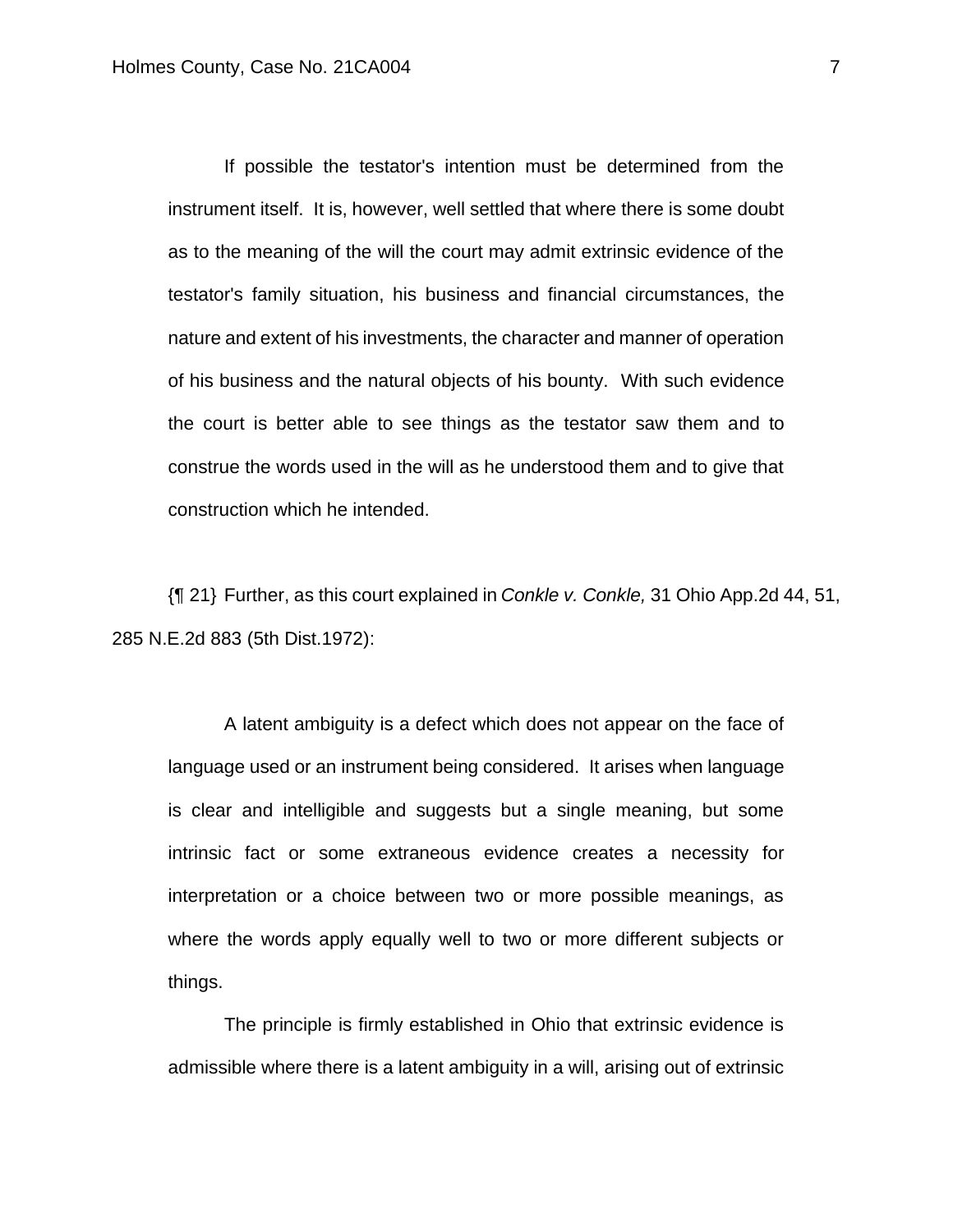circumstances, to resolve the ambiguity and aid in the interpretation or application of the will.

{¶ 22} "Where there is a latent ambiguity appearing in a will, extrinsic evidence is admissible, not for the purpose of showing the testator's intention, but to assist the court to better interpret that intention from the language used in the will." *Barr v. Jackson,* 5th Dist. Delaware No. 08 CAF09 0056, 2009-Ohio-5135, citing *Shay v. Herman,* 85 Ohio App. 441, 83 N.E.2d 237 (1948).

{¶ 23} In this case, the language of each provision was clear and intelligible. An ambiguity existed as to which provision was to apply to the will. We find extrinsic evidence was properly admitted "to resolve the ambiguity and aid in the interpretation or application of the will" and to "give that construction" which Jeffrey intended.

{¶ 24} Upon review, we find the trial court did not abuse its discretion in admitting extrinsic evidence at trial.

{¶ 25} Assignment of II is denied.

III

{¶ 26} In his third assignment of error, appellant claims the trial court abused its discretion by allowing admission of evidence which was provided after the trial court's deadline. We disagree.

{¶ 27} In his motion to preclude witnesses and case file information, appellant argued Attorney Samuel Steimel was not listed as a witness by the July 14, 2021 deadline. Attorney Steimel was Jeffrey's estate planning attorney and wrote his will.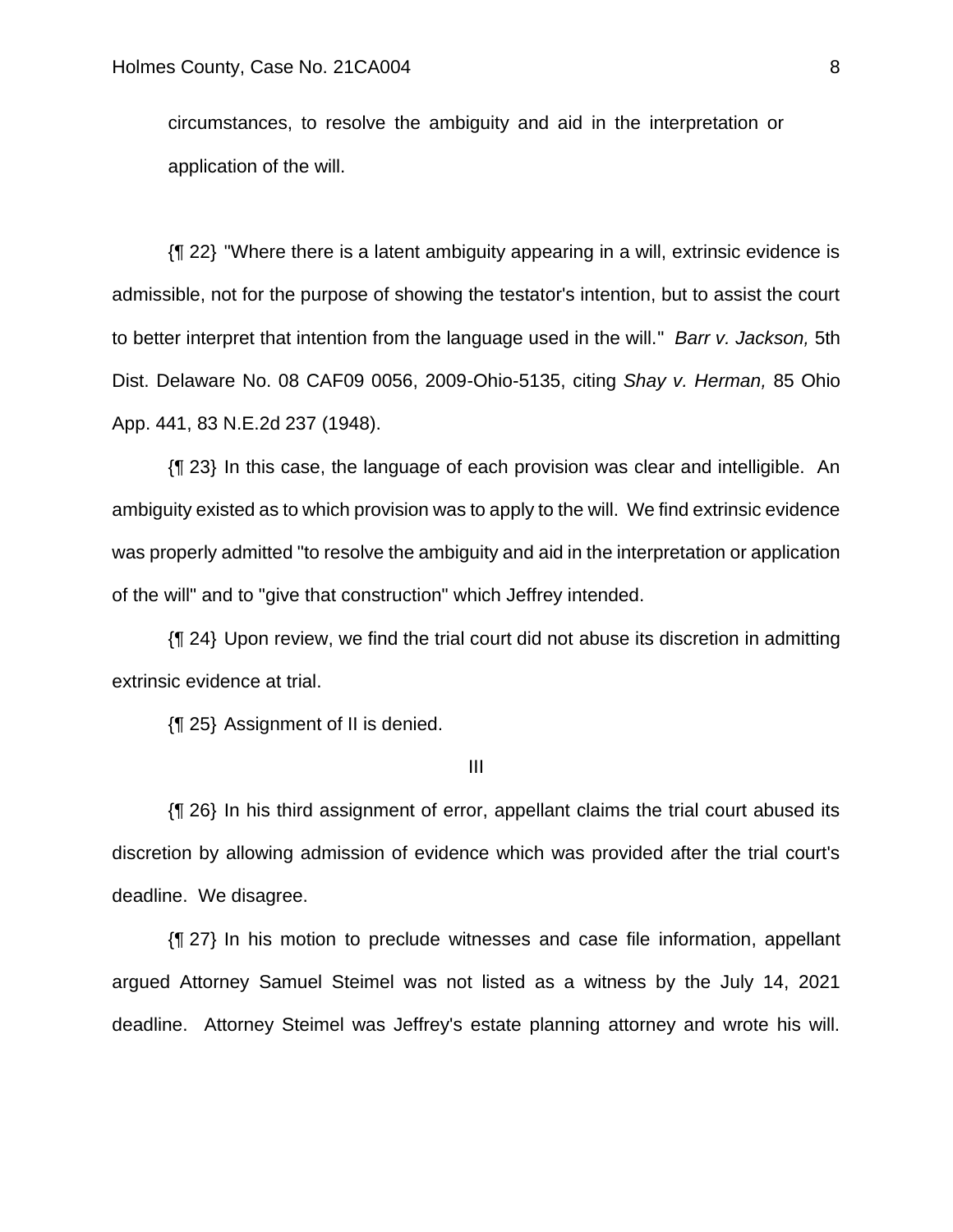Appellant also argued any prior estate planning documents and/or copies of exhibits intended to be used at trial were not timely produced.

{¶ 28} In response, appellee argued Attorney Steimel was identified as a witness on April 21, 2021, and in fact, her counsel asked appellant's counsel on June 16, 2021, when he wanted to conduct Attorney Steimel's deposition. Appellee further argued although her counsel had contacted Attorney Steimel in late winter or early spring of 2021 requesting Jeffrey's estate planning file, it was not given to her counsel until late in the day on July 15, 2021. The next morning, two days after the discovery deadline, the documents were emailed to appellant's counsel. Appellee's counsel submitted an affidavit in support. The trial was scheduled for August 9, 2021.

{¶ 29} In its August 9, 2021 judgment entry denying the motion, the trial court found the record supports the argument that Attorney Steimel and other potential witnesses were timely disclosed. As for the production of Jeffrey's estate planning file, the trial court cited Civ.R. 1(B) which states in part the civil rules "shall be construed and applied to effect just results," and determined the following:

The Court finds achieving "just results" in this matter would be threatened by allowing such a minor violation to bar the consideration of the documents. And as noted, Plaintiff has not alleged any harm from that delayed receipt and such did not occur on the eve of trial but rather about three weeks prior to the scheduled trial.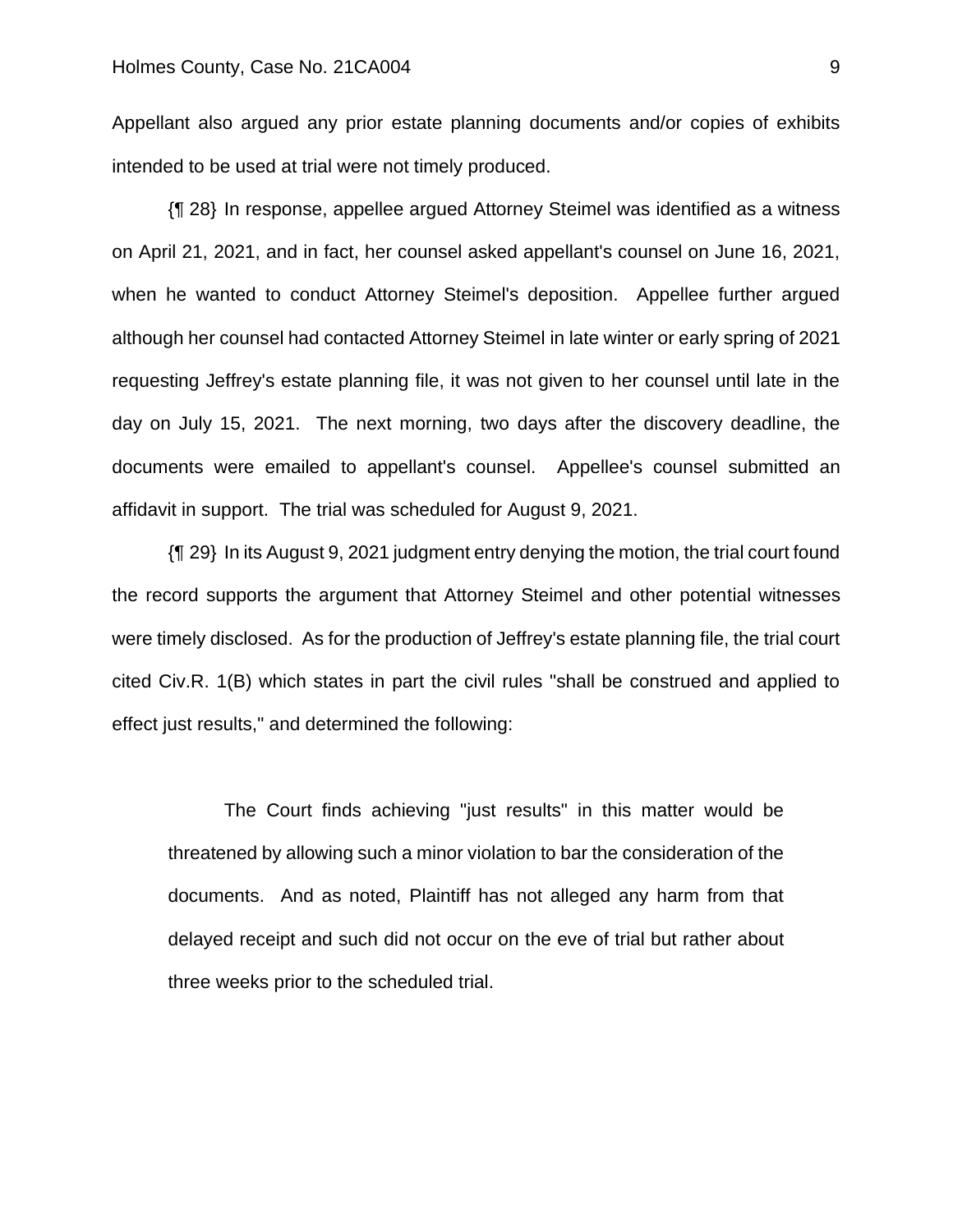{¶ 30} We concur with the trial court's analysis. The documents were produced some thirty-three hours after the deadline and appellant has not shown any prejudice to the minor violation.

{¶ 31} Upon review, we find the trial court did not abuse its discretion by allowing admission of evidence which was provided after the trial court's deadline.

{¶ 32} Assignment of Error III is denied.

### IV

{¶ 33} In his fourth assignment of error, appellant claims the trial court erred in finding appellee was entitled to the estate proceeds. We disagree.

{¶ 34} "It is well settled that the construction of a will is a question of law and thus, we will apply a *de novo* standard of review." *Barr v. Jackson,* 5th Dist. Delaware No. 08 CAF 09 0056, 2009-Ohio-5135, ¶ 33, citing *Vaughn v. Huntington National Bank, Trust Division,* 5th Dist. Tuscarawas No.2008 AP 03 0023, 2009-Ohio-598, ¶ 19.

{¶ 35} During the August 9, 2021 bench trial, the trial court heard from appellant, appellee, and Jeffrey's friends, Kelly Curren and Tom Alexander. The trial court also had the deposition of Attorney Steimel.

{¶ 36} Appellant testified he was Jeffrey's full brother. T. at 6. He admitted they did not have a loving relationship and they did not talk. T. at 9. Appellant did not know his brother was sick, dying of cancer, and in fact had died until he was notified by appellee's attorney. *Id.* Appellant did not have any evidence to refute Attorney Steimel's testimony. T. at 10-12.

{¶ 37} In his deposition, Attorney Steimel explained Jeffrey contacted him in April 2020 "to redo his will" from 1988. Steimel depo. at 15. Jeffrey wanted to leave everything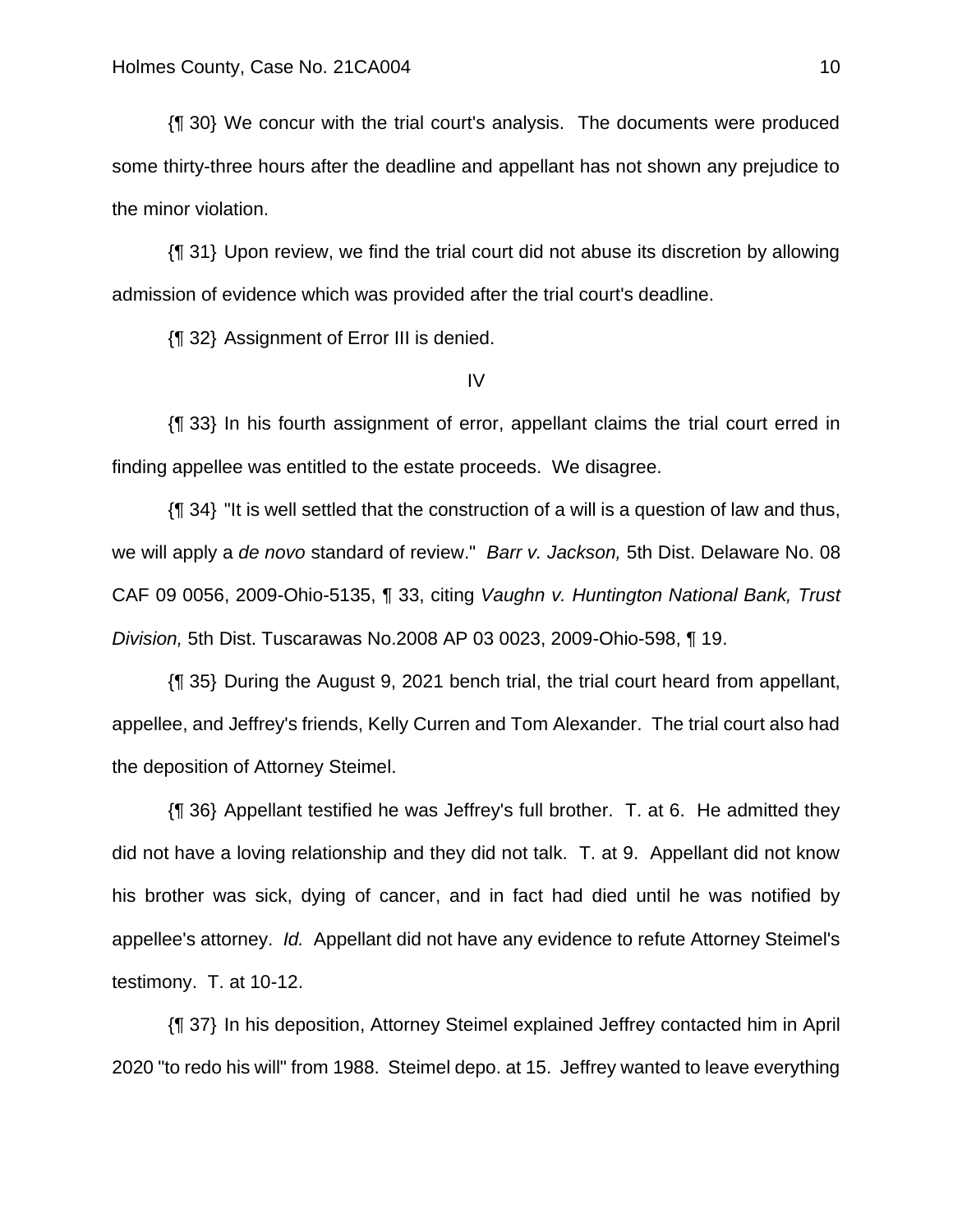to appellee and make her executor and "[e]mphatically that nothing goes to the brother." *Id.* at 16. Attorney Steimel's secretary prepared a draft of a will for his review. *Id.* at 17- 18. After reviewing the draft, Attorney Steimel made changes to the language in Item III. *Id.* at 18. He explained his affidavit, attached to appellee's July 23, 2021 memorandum in opposition to plaintiff's motion for summary judgment as Exhibit C, contained the revised language for Item III. *Id.* at 19. Item III was to read as follows, compared to the language cited above in ¶ 14:

"In the event that the legatees, giftees, and devisees named herein above and the heirs of their bodies do not survive me, then, and in that event, all of the property, real and personal and mixed, of every kind and description, wheresoever situate, which I may own or have the right to dispose of at the time of my decease, by power of appointment or otherwise, I give, devise and bequeath to my next-of-kin, by the laws of descent and distribution." 1

{¶ 38} After reviewing the will with the revision to Item III, Attorney Steimel instructed his secretary to print the will with the revision. Steimel depo. at 22. Erroneously, the first draft of the will was printed off and given to Jeffrey to sign. *Id.* at 19. Jeffrey picked up the will "through a drop at our office" with instructions on how to

<sup>&</sup>lt;sup>1</sup>We note in his August 26, 2021 judgment entry, the trial court noted: "The revised version of Item III which Mr. Steimel prepared was not presented to the Court." In fact, the quoted revised language was mentioned during Attorney Steimel's deposition as being included in his affidavit which was part of the record. Given this court's de novo review, we are permitted to review and consider the affidavit and the revised language of Item III.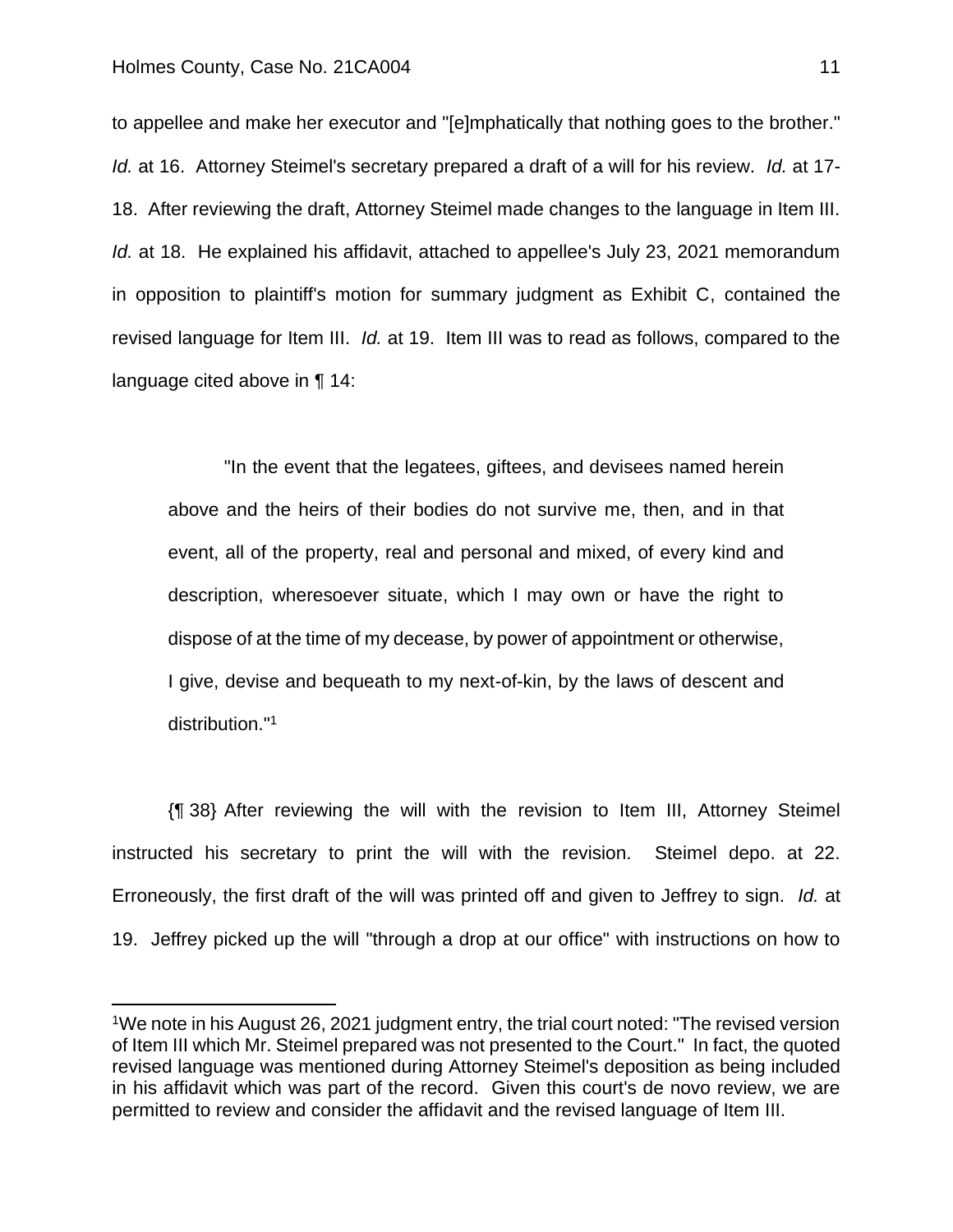"get it signed." *Id.* Attorney Steimel did not recall if he reviewed the will after Jeffrey signed it, "I don't believe I did." *Id.* at 24.

{¶ 39} Appellee testified although she and Jeffrey never married, they had a lasting and loving relationship for over thirty years. T. at 14-15. She testified there was no relationship or contact between Jeffrey and appellant. T. at 16, 18. In the spring of 2020, Jeffrey changed his bank accounts to POD (payable on death) accounts for the benefit of appellee. T. at 19.

{¶ 40} Mr. Curren testified he and Jeffrey were friends for over forty-five years. T. at 25. The two discussed estate planning several times and Jeffrey was clear "he wanted everything of his assets" to go to appellee and he wanted her taken care of. T. at 26-27. Jeffrey was clear he did not want appellant to have anything as "he had no respect and no love" for appellant. T. at 27-28.

{¶ 41} Mr. Alexander was also Jeffrey's longtime friend. T. at 30-31. They also discussed estate planning and Jeffrey's desire to "take care of" appellee. T. at 31-32. Mr. Alexander testified Jeffrey and appellant did not get along and "he didn't like you. I'm sorry. That's the truth. I'm under oath." T. at 32.

{¶ 42} In its August 26, 2021 judgment entry awarding all of Jeffrey's probate assets to appellee, the trial court reviewed the evidence presented and found Attorney Steimel's testimony to be "credible and persuasive" and "the unchallenged testimony of two close friends of Jeffrey was credible and compelling." The trial court noted their combined statements "made it clear the decedent had a very poor relationship with his brother" and their "cumulative testimony also left no doubt that Jeffrey's desire was for all of his assets to end up with" appellee. The trial court also noted the "extreme weakness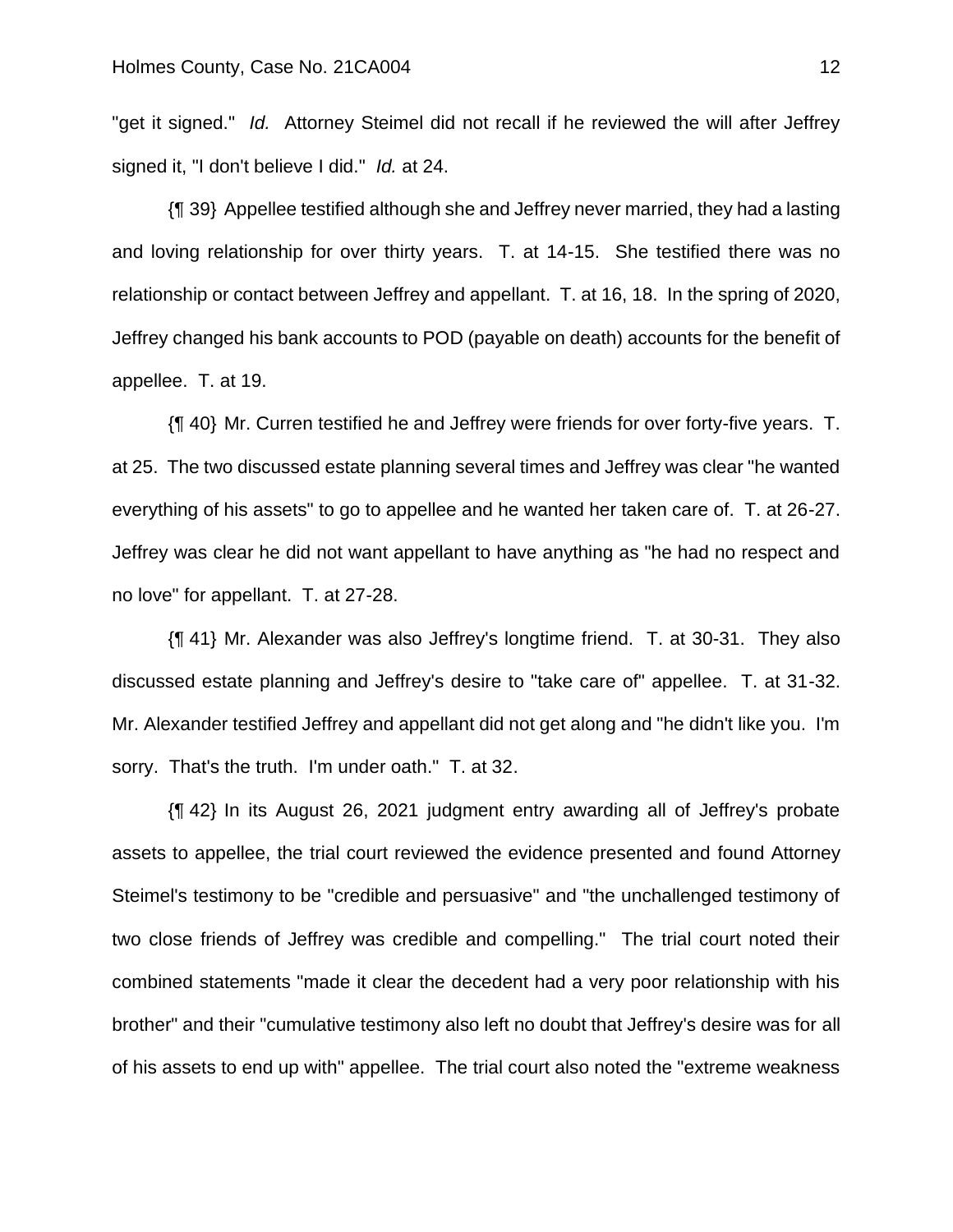of Plaintiff's position" and cited examples from his testimony as cited above. The trial court then found the following:

1. Items II and III in Jeffrey Skalsky's will are incompatible.

2. The language in Item III of decedent's will which created the conflict with Item II was included by mistake.

3. The intent of testator Jeffrey Skalsky was for all his probate assets to pass to Defendant Nancy Bowles upon his death.

4. The intent of testator Jeffrey Skalsky was for none of his probate assets to pass to his brother John Skalsky.

5. The language in Item II of Jeffrey Skalsky's will accurately reflects his dispositive intent.

{¶ 43} The trial court declared Items II and III were incompatible, Jeffrey's testamentary intent was for all of his probate assets to pass to appellee, and none of his probate assets were to pass to appellant. The trial court ordered all of Jeffrey's probate assets shall pass to appellee and dismissed appellant's complaint.

{¶ 44} We concur with the trial court's analysis and declarations given the evidence presented. The evidence was clear as to Jeffrey's intent and the mix-up with the language in Item III.

{¶ 45} Upon review, we find the trial court did not err in finding appellee was entitled to the estate proceeds.

{¶ 46} Assignment of Error IV is denied.